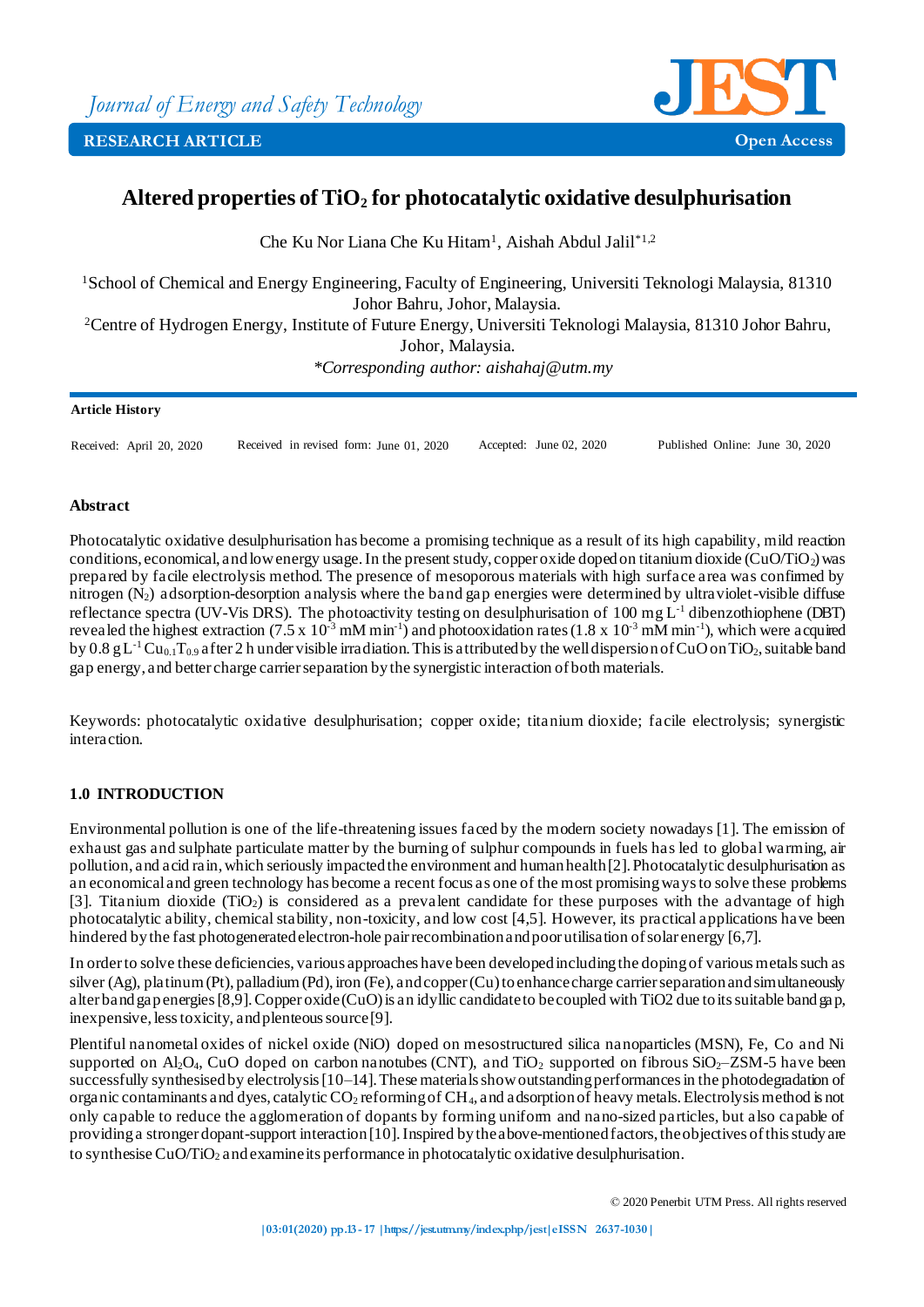# **2.0 METHODOLOGY**

### **2.1 Materials**

All chemicals were used and prepared based on the previous study [15].

#### **2.2 Synthesis of Catalyst**

TiO2 was produced via sol-gel method by mixing an appropriate amount of ethanol, distilled water, and TBOT under constant stirring for 30 min, aged for 24 h, and oven-dried for overnight to form  $TiO<sub>2</sub>$  powder. Electrolysis was used to prepare CuO/TiO<sub>2</sub> composite using TiO<sub>2</sub> powder as a support according to an earlier study [16] and the ratios of Cu/TiO<sub>2</sub> were varied with  $0.1/0.9$  and  $0.2/0.8$ , which were designated as  $Cu<sub>0.1</sub>T<sub>0.9</sub>$  and  $Cu<sub>0.2</sub>T<sub>0.8</sub>$ , respectively.

### **2.3 Characterisation of Catalyst**

 $N_2$  physisorption to study the textural properties of the catalysts was performed by using a Beckman Coulter SA3100 instrument. The observed isotherms were utilised to calculate surface area using Brunauer-Emmett-Teller (BET) method. The ultraviolet-visible diffuse reflectance spectra (UV-Vis DRS) were acquired by a PIKE Technologies DiffusIR accessory to determine the band gap according to Kubelka-Munk equation.

#### **2.4 Photooxidative Desulphurisation Reaction**

The performance of the composites was tested on photooxidative desulphurisation of dibenzothiophene (DBT) as described in the previous report [9,16]. 100 mg L-1 of DBT in iso-octane was mixed with acetonitrile before the addition of catalyst and stirred in the dark for 1 h. Then, the mixed solution was irradiated with visible light and samples were taken every 10 min.

# **3.0 RESULTS AND DISCUSSION**

#### **3.1 Textural Properties**

N<sup>2</sup> physisorption isotherms were employed to evaluate the surface area and pore dispersion of the composites. In Figure 1A, a distinctive isotherm type IV with a hysteresis loop H3was detected for all catalysts, verifying the characteristic adsorption profile for mesoporous materials  $[17,18]$ . Besides, a noticeable two-step capillary condensation was perceived at  $P/Po = 0.3$ and 0.9, which was attributed to intra- and interparticle pores, accordingly. The addition of  $0.1$  Cu onto TiO<sub>2</sub> support reduced the surface area from 402 to 136.4 m<sup>2</sup> g<sup>-1</sup>, probably due to the partial pore blockage by the existence of a new metal species on the support surface  $[10]$ . This is proven by the reduction in the intra- and interparticle pores of TiO<sub>2</sub> support, as can be seen by the decrease of the dotted reference line (Figure 1A) and pore size distribution as shown in Figure 1B. Nevertheless, further loading of Cu onto TiO<sub>2</sub> to the ratio 0.2/0.8 significantly increased the surface area to 152.4 m<sup>2</sup>  $g^{-1}$ , which might be caused by the formation of new pores containing a gglomerated Cu particles on the TiO<sub>2</sub> surface [11].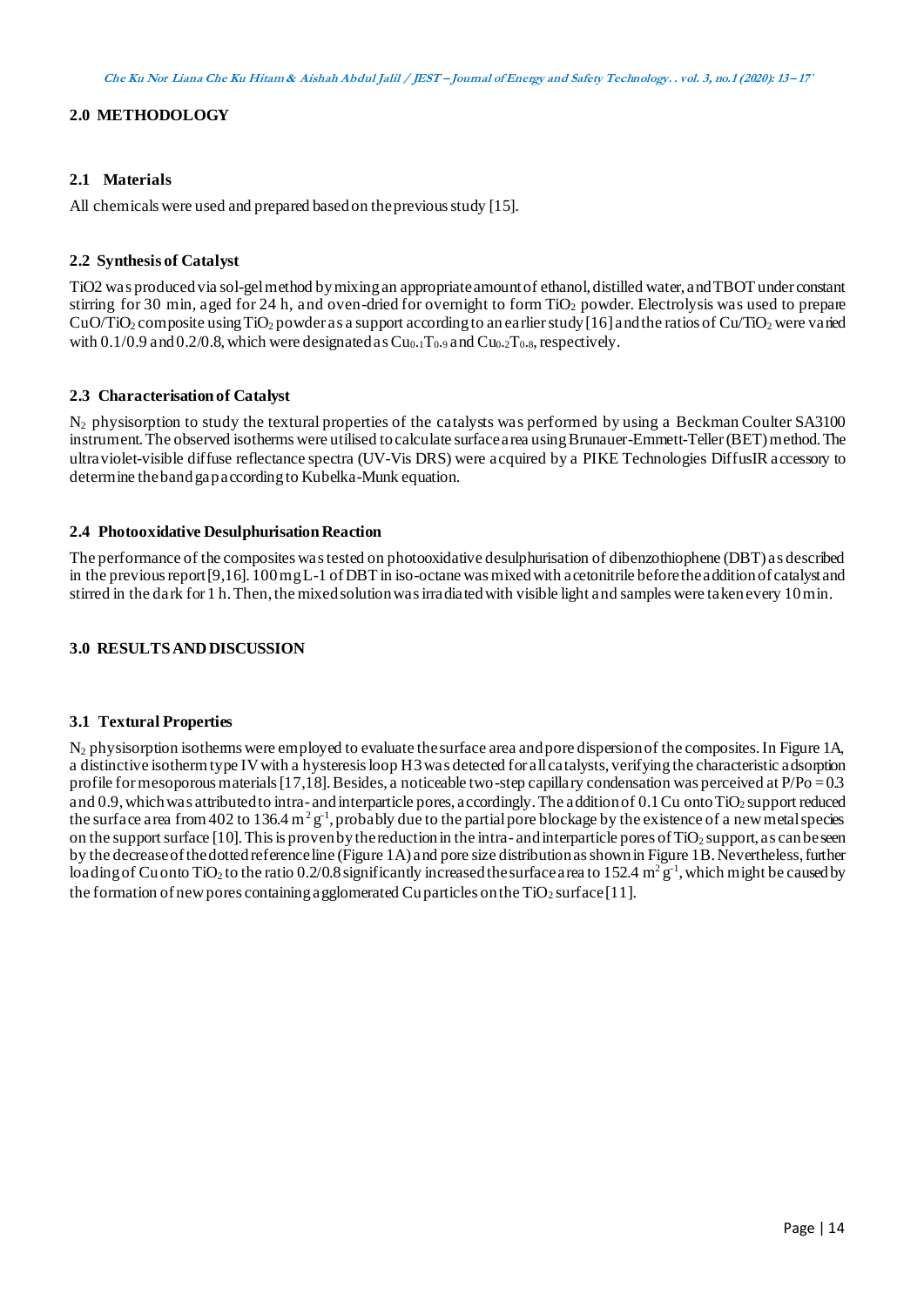

**Figure 1**. (A) Nitrogen physisorption isotherms of i) TiO<sub>2</sub>, ii) Cu<sub>0</sub>.1T<sub>0.9</sub>, and iii) Cu<sub>0.2</sub>T<sub>0.8</sub> and (B) pore distribution of composites and  $TiO<sub>2</sub>$  (inset figure).

#### **3.2 Optical Studies**

Figures 2A displays the UV-Vis spectra of TiO<sub>2</sub>, Cu<sub>0.1</sub>T<sub>0.9</sub>, and Cu<sub>0.2</sub>T<sub>0.8</sub>. Pure TiO<sub>2</sub> has a significant absorption edge located at 380 nm, demonstrating that it is simply an ultraviolet-driven catalyst. The absorption edge of the composite is substantially extended with the incorporation of Cu species, indicating a probable interaction between Cu dopant and TiO<sub>2</sub> support [19]. As can be seen from Figure 2B, the TiO<sub>2</sub> possesses the highest band gap (E<sub>g</sub>) of 3.50 eV, in which a considerably decreased of  $E_g$  was observed after addition of Cu. It should be noted that the improved absorption edge and narrowed  $E_g$  of the CuO/TiO<sub>2</sub> composite may lead to a better charge carrier separation and high harvesting rate of solar light, which subsequently resulted in enhanced performance [20].



**Figure 2** (A) UV-Vis spectra and (B) band gap energy of the composites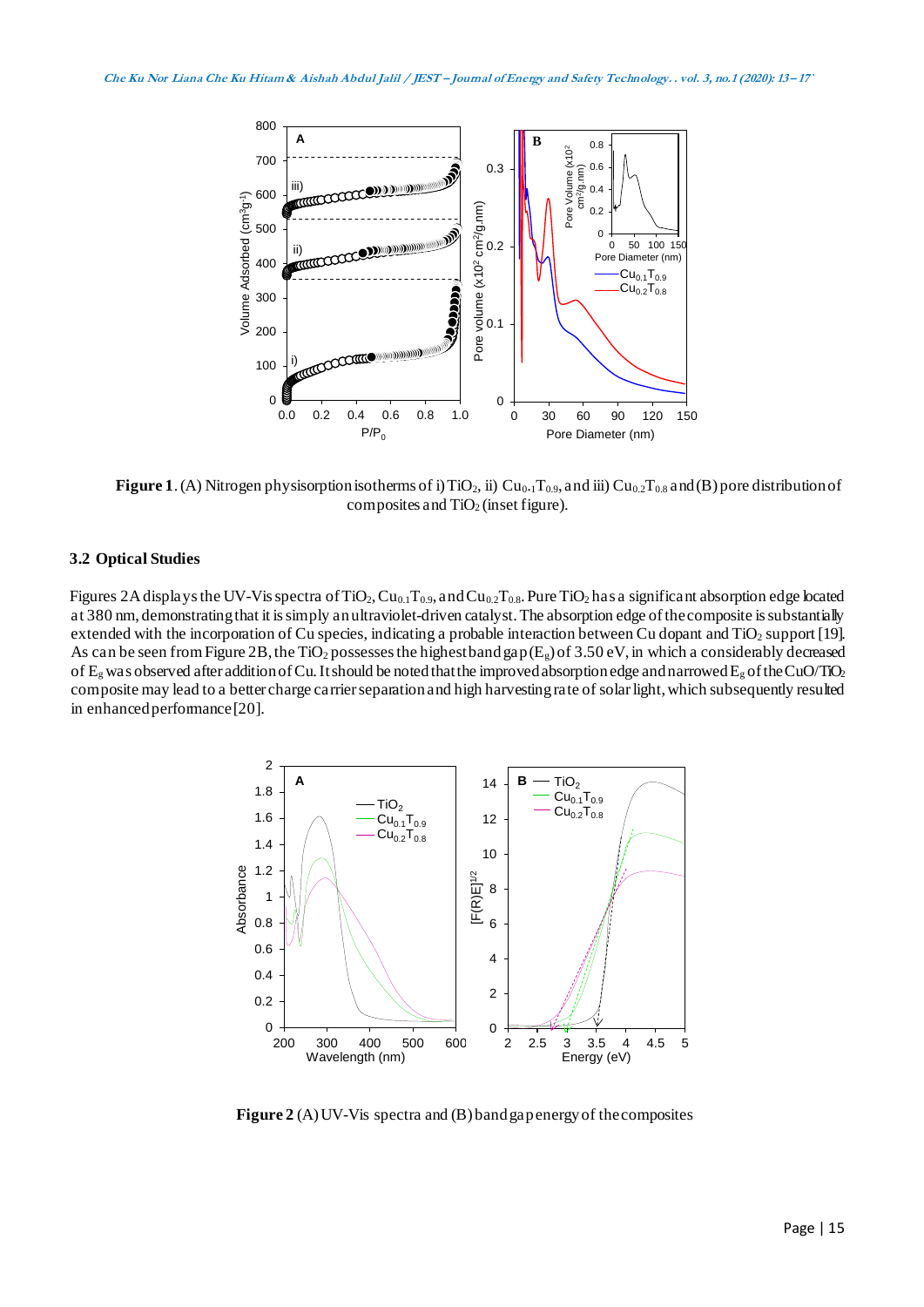#### **3.3 Photocatalytic Oxidative Desulphurisation Performance**

Figure 3 shows the desulphurisation rates of the catalysts under visible light irradiation. For comparison, photolysis reaction was also conducted to examine the role of the catalyst. As predicted, the photolysis proceeded at very low extraction and photooxidation rates, verifying the crucial role of the catalyst in the reaction [9]. The extraction and photooxidation rates of  $CuO/TiO<sub>2</sub>$  are higher than TiO<sub>2</sub>, possibly due to its wider visible light response and reduced charge carrier recombination by the inclusion of Cu [7]. The highest extraction and photooxidation rates were achieved using  $Cu_{0.1}T_{0.9}$  catalyst, which then showed a decreasing trend when more Cu was added to TiO<sub>2</sub>. Even though the band gap of  $Cu_{0.2}T_{0.8}$  is narrower, its lower reaction rate might be attributed by the agglomeration of Cu particles on TiO<sub>2</sub> support as suggested by the N<sub>2</sub> physisorption analysis.



**Figure 3** Photocatalytic oxidative desulphurisation performance of the catalysts.

#### **4.0 CONCLUSION**

In this study, CuO/TiO<sub>2</sub> was prepared by facile electrolysis method. The catalysts were examined by N<sub>2</sub> physisorption and UV-Vis DRS. The  $N_2$  physisorption analysis shows that all catalysts have an isotherm type IV with a hysteresis loop H3, confirming the presence of mesoporosity. The decrease in intra/interparticle pores of TiO<sub>2</sub> support, as well as the reduced pore volume, indicated successful incorporation of Cu on TiO2. Based on UV-Vis DRS analysis, the absorption edge of TiO<sup>2</sup> shifted to a higher wavelength by the addition of Cu, suggesting a probable CuO-TiO<sup>2</sup> interaction. The photocatalytic oxidative desulphurisation was evaluated on 100 mg L<sup>-1</sup> of DBT using 0.8 g L<sup>-1</sup> catalyst. The highest extraction (7.5 x 10<sup>-3</sup> mM min<sup>-1</sup>) and photooxidation (1.8 x 10<sup>-3</sup> mM min<sup>-1</sup>) rates acquired by Cu<sub>0</sub>.1T<sub>0</sub>.9 catalyst could be influenced by well dispersion of CuO on TiO2, suitable band gap energy, and better charge carrier separation.

#### **Acknowledgements**

This research study was sponsored by the Universiti Teknologi Malaysia through Professional Development Research University Grant (No. 04E33) and Collaborative Research Grant (Grant No. 07G62), and also by the Ministry of Higher Education Malaysia through Fundamental Research Grant No. FRGS/1/2019/STG07/UTM/01/1 (Grant No. 5F192).

#### **References**

- [1] Zhang, G., Ren, J., Liu, B., Tian, M., Zhou, H., Zhao, J. 2018. *Inorganica Chimica Acta.* 471: 782–787.
- [2] Yang, C., Ji, H., Chen, C., Ma, W., Zhao. J. 2018. *Applied Catalysis B: Environmental*. 235: 207–213.
- [3] Zhen, Y., Wang, J., Li, J., Fu1, M., Fu, F., Zhang, Y., Feng, J. 2018. *Journal of Materials Science: Materials in Electronics*. 29: 3672–3681.
- [4] Mustapha, F.H., Jalil, A.A., Mohamed, M., Triwahyono, S., Hassan, N.S., Khusnun, N.F., Hitam, C.N.C., Rahman, A.F.A., Firmanshah , L., Zolkifli, A.S. 2017. *Journal of Cleaner Production*. 168: 1150-1162.
-